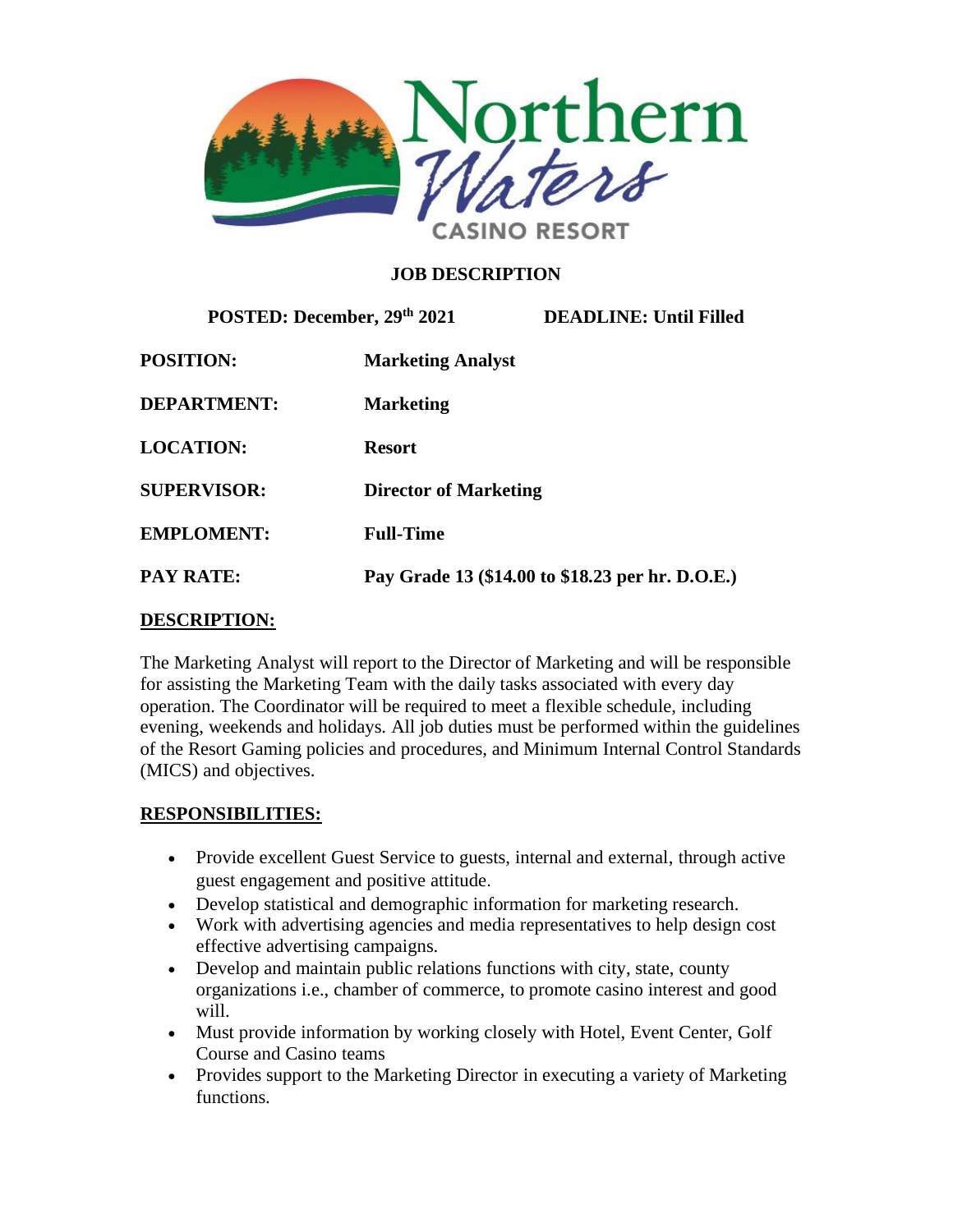- Provides support to the Marketing Team in the absence of the Marketing Director.
- Works extensively with all other areas of the Resort in order to build consensus and execute marketing initiatives and promotions.
- Able to provide marketing information by answering questions and requests.
- Responsible to review, proofread all marketing advertising, signage before initial documents are signed and/or returned back to agencies.
- Provide assistance to ensure teamwork is a shared responsibility, by completing various tasks that may be required by supervisor.
- Work independently to coordinate projects.
- Responsible for research and development of marketing intelligence, by identifying and assembling marketing information from a variety of sources.
- Provide exceptional customer service to all patrons and communicate in a pleasant, friendly, and professional manner at all times. Maintain a professional work environment with managers and staff.
- Coordinate communication of Marketing initiatives and promotions with all interested stakeholders, in the Resort to ensure successful execution
- Assist with events, promotions, and other projects as directed.
- Create and maintain Business Intelligence portfolio, including data warehouse maintenance, filling in master sheets, statistical analysis, and monthly reporting
- Creation of forecasts and post-forma reporting to measure success of Marketing efforts.
- Make informed decisions and suggestions for process improvement.
- Screen incoming calls, make referrals, and follow up on inquiries.
- Work on or support special projects, as requested.
- Attend and/or conduct mandatory meetings and training.
- Ensure that all weekly and monthly Marketing Team meetings are scheduled.
- Create and maintain a tracking system of communication relating to Sponsorship Requests (Denial/ Approval Letters, etc.)
- Meets the attendance guidelines of the job and adhere to regulatory, departmental and company policies.
- Communicate regularly with employees and keep them informed on all casino promotions, activities and events.
- Due to the dynamic Casino Environment from time to time, we require employees to be flexible and assume other responsibilities assigned by management.

### **MINIMUM QUALIFICATIONS:**

- High School Diploma or GED
- Five years of experience in a marketing environment; or equivalent combination of education and experience, i.e. Bachelor's Degree
- Knowledge of gaming facilities and operation desired.
- Must have interpersonal skills to deal effectively with all business contacts.
- Strong administrative organizational and communication skills.
- Must be able to work in a busy, fast paced, and crisis situation that can and do arise on occasions.
- Must have the ability to deal effectively with guests, management, employees, and outside contact while working independently to meet deadlines.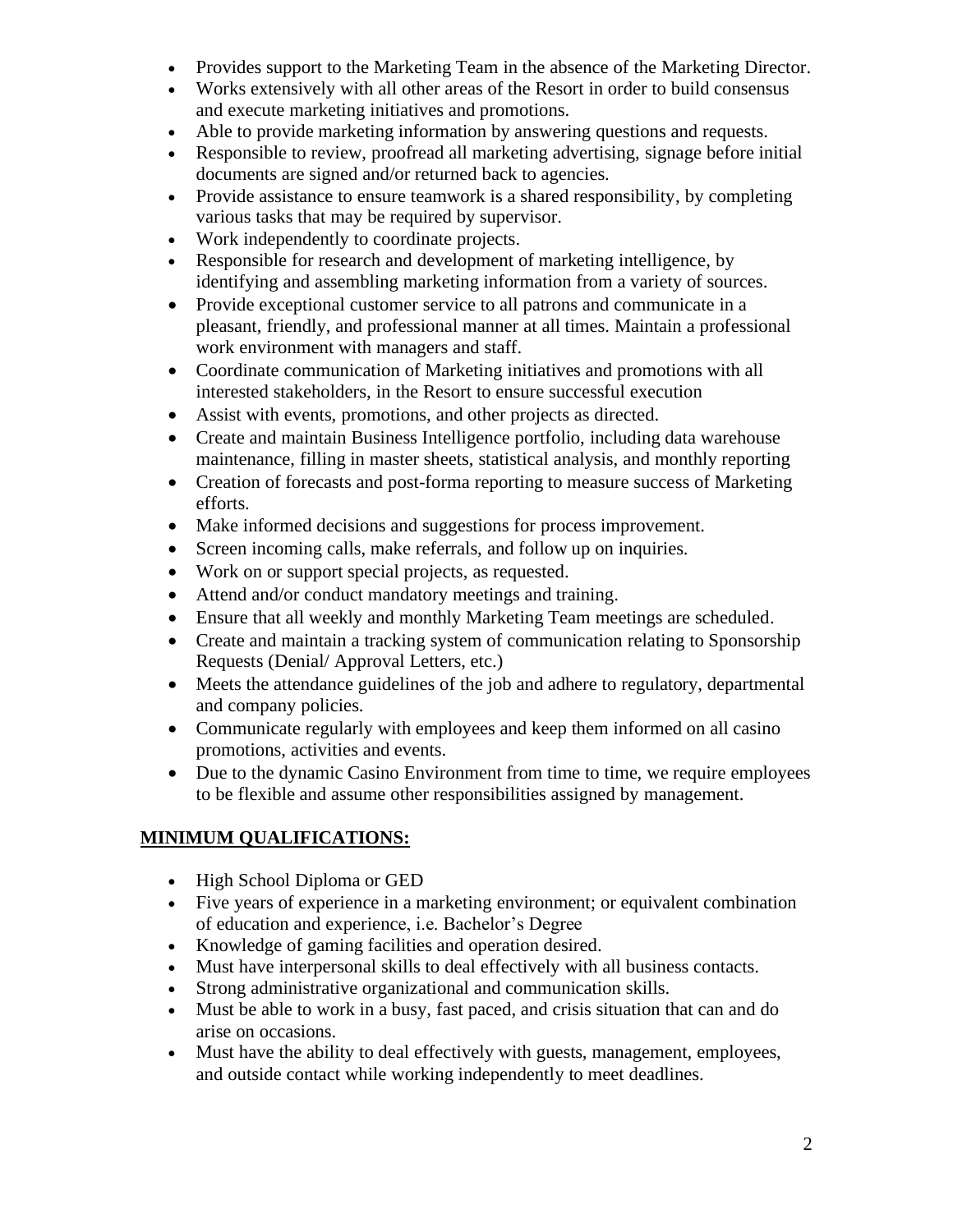- Ability to make sound decisions, possess leadership abilities and problem solving skills.
- Some travel and weekend commitment are required.
- Knowledge of computer applications to include processing, Access, Excel and Microsoft Outlook is required.
- Ability to work independently and establish priorities is required.
- Attention to detail and accuracy is required.
- Ability to establish professional and harmonious working relationships on all projects and with all parties involved.
- Must be a minimum of 18 years of age or older upon employment.
- Must be able to obtain Lac Vieux Desert Gaming License.
- Must be proficient in the use of Microsoft Office, Word, Excel, PowerPoint, and the Konami system.
- Must be able to read, write, speak and understand English. Must be able to respond to visual and aural cues.
- Must be able to manage multiple tasks, be well organized and communicate in a positive and professional manner.
- Possess ability to efficiently and effectively manage simultaneous projects, while recognizing that we are in a constant fast paced work environment.
- Demonstrate the ability to provide courteous, friendly, and efficient service, as well as superior guest and employee interactions.
- Must have basic marketing abilities and able to develop and achieve goals, also able to understand direction's clearly and carry out assignments in a timely manner.
- Must be able to lift up to 50 pounds and be able to work varying shifts including nights, weekends, and holidays.
- Must pass background checks and other pre-employment screenings.
- Must be able to receive and maintain a Gaming License.

# **PREFERRED QUALIFICATIONS:**

- At least 1 year working in a gaming department.
- Project Management experience.
- Bachelor's degree from an accredited college in marketing or business.
- Previous casino customer service experience.

# **PHYSICAL REQUIREMENTS:**

- Must be able to sit, stand, or walk for long periods of time and move through all areas of the casino.
- Must maintain physical stamina and proper mental attitude, to work under pressure in a fast-paced casino environment in all situations.
- Must have the ability to push, pull, reach, bend, twist, stoop and kneel.

*The above statements are intended to describe the general nature and level of work performed by people assigned to this classification. They are not intended to be construed, as an exhaustive list of all responsibilities, duties and skills required of personnel so classified. Management retains the right to add or to change the duties of the position at any time. Must be able to pass a pre-employment drug screen and applicable background checks related to the position.*